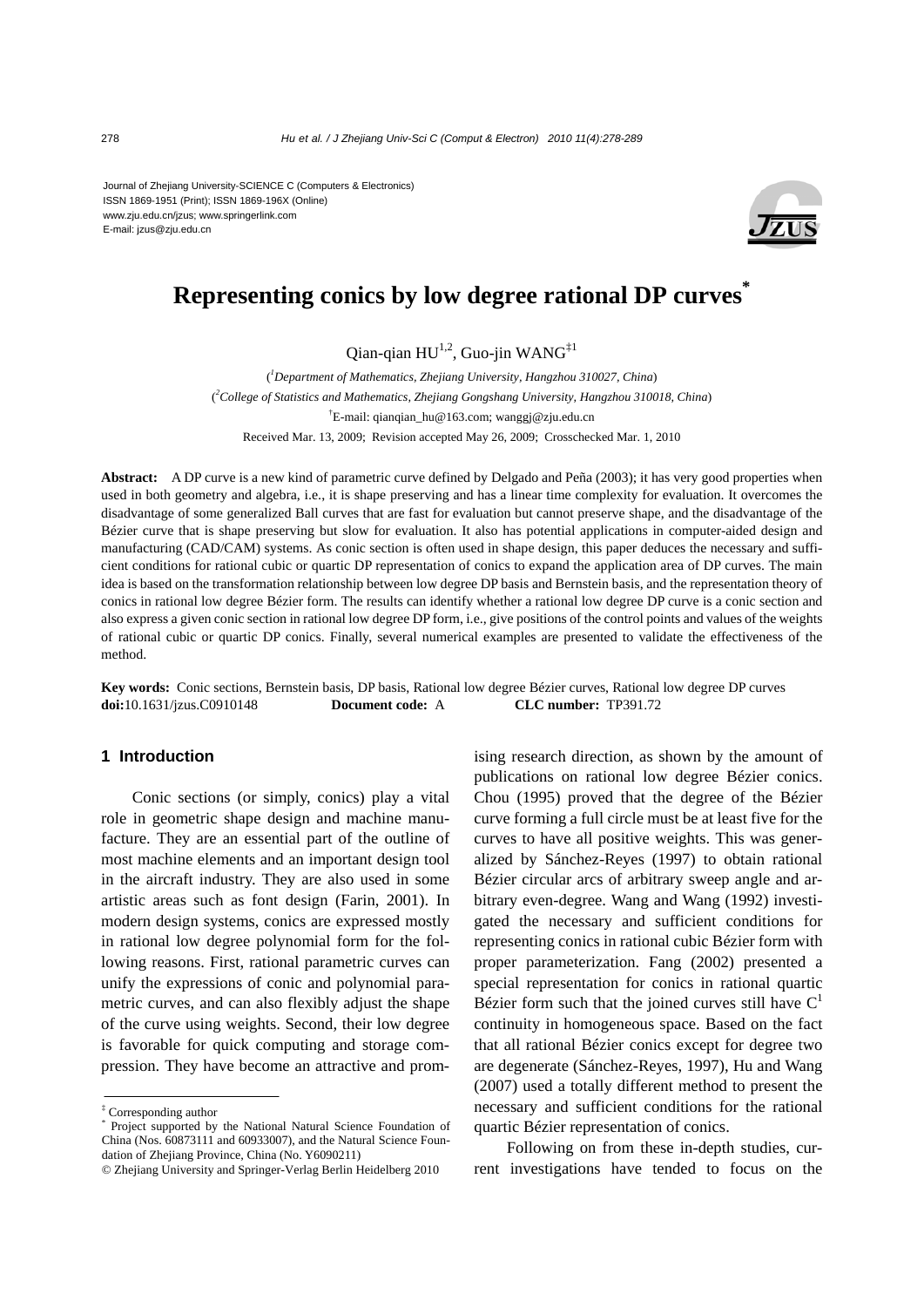following two aspects of rational parametric curves: decreasing computational complexity and obtaining shape preservation. As for a parametric curve, evaluation is a fundamental operator in shape design, and low computational complexity for evaluation is of great benefit for improving the design efficiency. However, shape preservation is a basic requirement in shape design. Research shows that the parametric curve formed by normalized totally positive (NTP) basis imitates the shape of its control polygon because of the diminishing variation property of totally positive (TP) matrices (Delgado and Peña, 2003). Goodman and Said (1991) pointed out that "if the parametric curve is formed by NTP basis, then in many ways the shape of it mimics or 'preserves' the shape of the control polygon". But unfortunately, a parametric curve in NTP form may not have an evaluation algorithm with low computational complexity; whereas a parametric curve with low computational complexity may not be shape preserving. The Bézier and the Wang-Ball curves, respectively, are examples of the above two curves. Their time complexities for evaluation are quadratic and linear of the degree of the curve respectively (Phien and Dejdumrong, 2000), but only the Bézier curve is shapepreserving (Delgado and Peña, 2006). Therefore, designers have long been searching for a parametric curve which has both predominant properties, i.e., low computational cost for evaluation in algebra, as well as shape preservation in geometry. Confronting this challenge, Delgado and Peña (2003) constructed a new kind of parametric curve later named the DP curve by Jiang and Wang (2005). It is formed by NTP basis, and also has linear complexity for evaluation. Hence, it will suit a variety of applications in computer-aided design and manufacturing (CAD/CAM) systems. Jiang and Wang (2005) also studied the transformation relationship between DP basis and Bernstein basis, and presented the corresponding transformation matrices. With these matrices, they not only derived the subdivision formulae for DP surface, but also reduced the time complexity for evaluation from cubic (quadratic) to quadratic (linear), of the degree of the surface (curve) in Bernstein form.

Considering the valuable properties of DP basis, researchers have focused their research on the properties and applications of DP curves and surfaces (Aphirukmatakun and Dejdumrong, 2008; Delgado and Peña, 2008; Itsariyawanich and Dejdumrong, 2008). It is hoped that the application of DP curves may be extended to represent conics that are commonly used in shape design. Naturally, they should be generalized to rational form. Dejdumrong (2006) introduced the definition of a rational DP curve. This raised the question of how rational low degree DP conics could be constructed. That is, when a conic section is represented in rational low degree DP form, how can the control points and weights be determined? The significance of this problem lies in constructing a curve model to express conics with low computational cost and shape preservation.

To solve this problem, this paper concentrates on the necessary and sufficient conditions for conics represented by rational cubic or quartic DP curves. The idea is based on the necessary and sufficient conditions for rational low degree Bézier representation of conics (Wang and Wang, 1992; Hu and Wang, 2007) and the transformation matrices between DP basis and Bernstein basis (Jiang and Wang, 2005). We analyze, in great detail, the positions of the control points and values of the weights of conics in rational quartic DP form in different cases. Also, two algorithms are provided to judge whether a rational quartic DP curve is a conic section, and to express a given conic section in rational quartic DP form. Finally numerical examples are presented to confirm the effectiveness of the method.

## **2 Rational DP curves of low degree**

Rational cubic Bézier and DP curves are defined by (Farin, 2001; Dejdumrong, 2006) respectively as

$$
\boldsymbol{u}(t) = \sum_{i=0}^{3} B_i^3(t) \alpha_i \boldsymbol{U}_i / \sum_{i=0}^{3} B_i^3(t) \alpha_i, \qquad (1)
$$

$$
\nu(t) = \sum_{i=0}^{3} C_i^3(t) \beta_i V_i / \sum_{i=0}^{3} C_i^3(t) \beta_i, \qquad (2)
$$

where  $\alpha_i$  and  $\beta_i$  (*i*=0, 1, 2, 3) are the associated weights, and  $U_i$  and  $V_i$  ( $i=0, 1, 2, 3$ ) are the associated control points. The cubic Bernstein basis functions *B*<sup> $3$ </sup>(*t*) and DP basis functions  $C_i^3(t)$  are  $(1-t)^3$ ,  $3(1-t)^2t$ ,  $3(1-t)t^2$ ,  $t^3$ , and  $(1-t)^3$ ,  $t(1-t)(2-t)$ ,  $t(1-t)(1+t)$ ,  $t^3$ , respectively. Rational quartic Bézier and DP curves are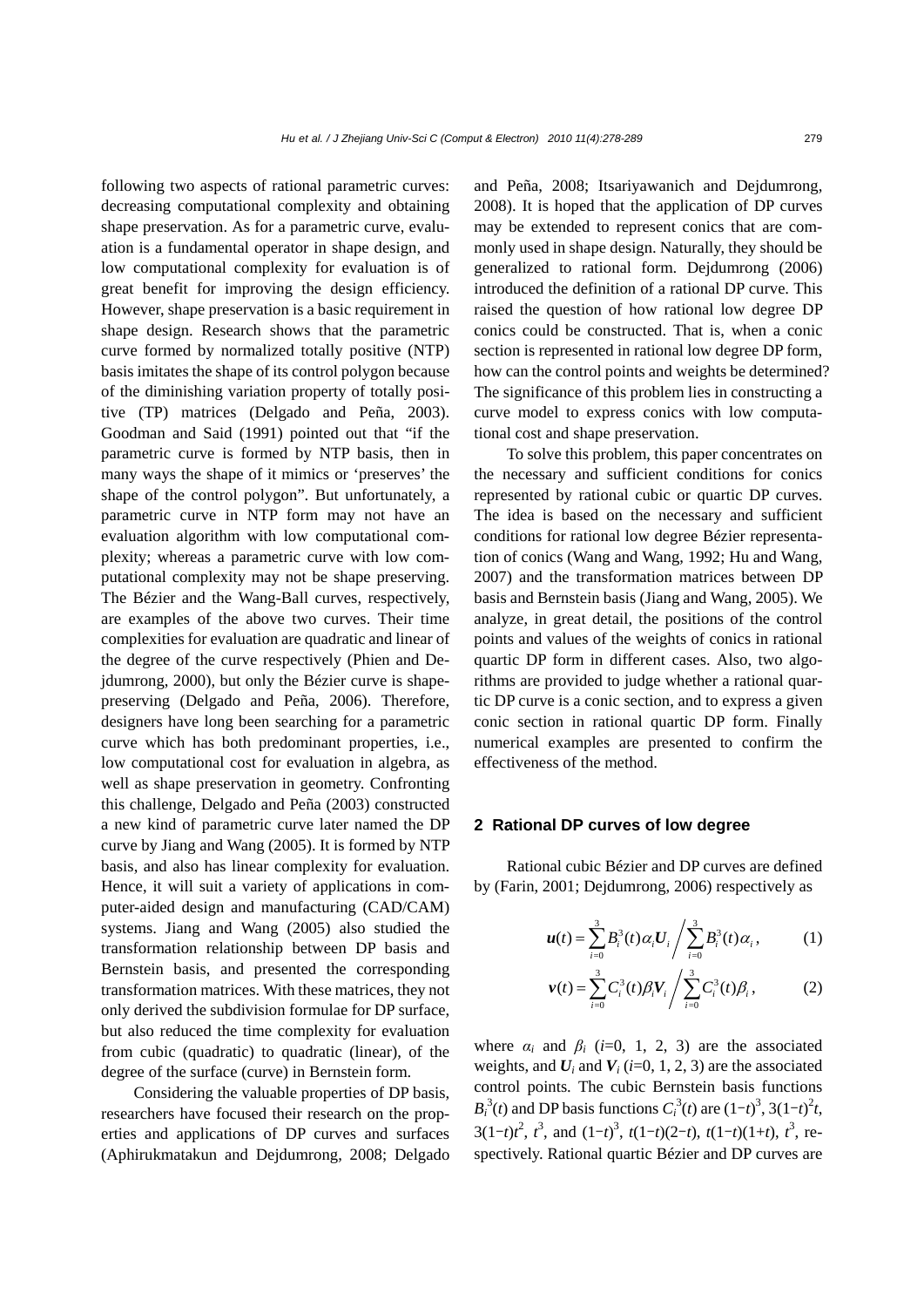also defined by (Farin, 2001; Aphirukmatakun and Dejdumrong, 2008) respectively as

$$
\boldsymbol{p}(t) = \sum_{i=0}^{4} B_i^4(t) \omega_i \boldsymbol{P}_i / \sum_{i=0}^{4} B_i^4(t) \omega_i, \qquad (3)
$$

$$
\boldsymbol{q}(t) = \sum_{i=0}^{4} C_i^4(t) \varphi_i \boldsymbol{Q}_i / \sum_{i=0}^{4} C_i^4(t) \varphi_i, \qquad (4)
$$

where  $\omega_i$ ,  $\varphi_i$  (*i*=0, 1, …, 4) are the associated weights, and  $P_i$ ,  $Q_i$  ( $i=0, 1, ..., 4$ ) are the associated control points. The quartic Bernstein basis functions  $B_i^4(t)$ and DP basis functions  $C_i^4(t)$  are  $(1-t)^4$ ,  $4(1-t)^3t$ ,  $6(1-t)^{2}t^{2}$ ,  $4(1-t)t^{3}$ ,  $t^{4}$  and  $(1-t)^{4}$ ,  $(1-t)^{3}t$ ,  $3(1-t)t$ ,  $(1-t)t^{3}$ ,  $t<sup>4</sup>$ , respectively. To preserve the convex property of the curves, herein we prescribe that all the weights are positive.

## **3 Transferring rational DP curves to standard form**

A rational Bézier curve is shape-invariable under a special linear parameter transformation (Farin, 2001). That is, there exists a fractional linear parameter transformation such that an arbitrary rational Bézier curve can be represented in two forms, i.e., the same control points with different weights. Therefore, without loss of generality, we discuss only a standard rational DP curve, i.e., where the two end weights are both equal to 1. As for its nonstandard form, we can first convert it to rational Bézier form by the transformation relationship from DP basis to Bernstein basis. Then, applying a special fractional linear parameter transformation, the latter is expressed in standard form. Finally, by the transformation relationship from Bernstein basis to DP basis, the standard rational DP curve is obtained. This process is demonstrated in formulae as follows:

DP basis and Bernstein basis satisfy (Jiang and Wang, 2005)

$$
\left(C_0^n(t), C_1^n(t), ..., C_n^n(t)\right)^T
$$
  
=  $\mathbf{M}_{(n+1)(n+1)}\left(B_0^n(t), B_1^n(t), ..., B_n^n(t)\right)^T$ .

When  $n=3$  or 4, we have

$$
\mathbf{M}_{4\times4} = \begin{pmatrix} 1 & 0 & 0 & 0 \\ 0 & 2/3 & 1/3 & 0 \\ 0 & 1/3 & 2/3 & 0 \\ 0 & 0 & 0 & 1 \end{pmatrix},
$$

$$
\mathbf{M}_{5\times5} = \begin{pmatrix} 1 & 0 & 0 & 0 & 0 \\ 0 & 1/4 & 0 & 0 & 0 \\ 0 & 3/4 & 1 & 3/4 & 0 \\ 0 & 0 & 0 & 1/4 & 0 \\ 0 & 0 & 0 & 0 & 1 \end{pmatrix}.
$$
(5)

Then the rational quartic DP curve is converted to the rational quartic Bézier curve written as Eq. (3), and the associated control points and weights satisfy

$$
\begin{cases}\n\omega_0 = \varphi_0, & 4\omega_1 = \varphi_1 + 3\varphi_2, & \omega_2 = \varphi_2, \\
4\omega_3 = 3\varphi_2 + \varphi_3, & \omega_4 = \varphi_4; \\
P_i = \mathbf{Q}_i, i = 0, 2, 4, & (6) \\
P_1 = \frac{\varphi_1 \mathbf{Q}_1 + 3\varphi_2 \mathbf{Q}_2}{\varphi_1 + 3\varphi_2}, & P_3 = \frac{3\varphi_2 \mathbf{Q}_2 + \varphi_3 \mathbf{Q}_3}{3\varphi_2 + \varphi_3}.\n\end{cases}
$$

According to the shape-invariability of the rational Bézier curve (Farin, 2001), making a fractional linear parameter transformation

$$
t = \frac{\sqrt[4]{\omega_0}u}{\sqrt[4]{\omega_0}u + \sqrt[4]{\omega_4}(1-u)}
$$

to the curve written as Eq. (3), we obtain the curve in standard form with associated weights

$$
\omega_0^* = \omega_4^* = 1, \quad \omega_1^* = \frac{\omega_1}{\sqrt[4]{\omega_0^3 \omega_4}}, \quad \omega_2^* = \frac{\omega_2}{\sqrt{\omega_0 \omega_4}}, \quad \omega_3^* = \frac{\omega_3}{\sqrt[4]{\omega_0 \omega_4^3}}.
$$

Finally, according to Eq. (6), the rational quartic DP curve in Eq. (4) is converted to the standard form with associated control points and weights as follows:

$$
\psi_0^* = \varphi_4^* = 1, \qquad \varphi_1^* = \frac{\varphi_1 + 3\varphi_2}{\sqrt[4]{\varphi_0^3 \varphi_4}} - \frac{3\varphi_2}{\sqrt{\varphi_0 \varphi_4}},
$$
  

$$
\varphi_2^* = \frac{\varphi_2}{\sqrt{\varphi_0 \varphi_4}}, \qquad \varphi_3^* = \frac{3\varphi_2 + \varphi_3}{\sqrt[4]{\varphi_0 \varphi_4^3}} - \frac{3\varphi_2}{\sqrt{\varphi_0 \varphi_4}}.
$$
  

$$
\mathbf{Q}_i^* = \mathbf{Q}_i, \quad i = 0, 2, 4,
$$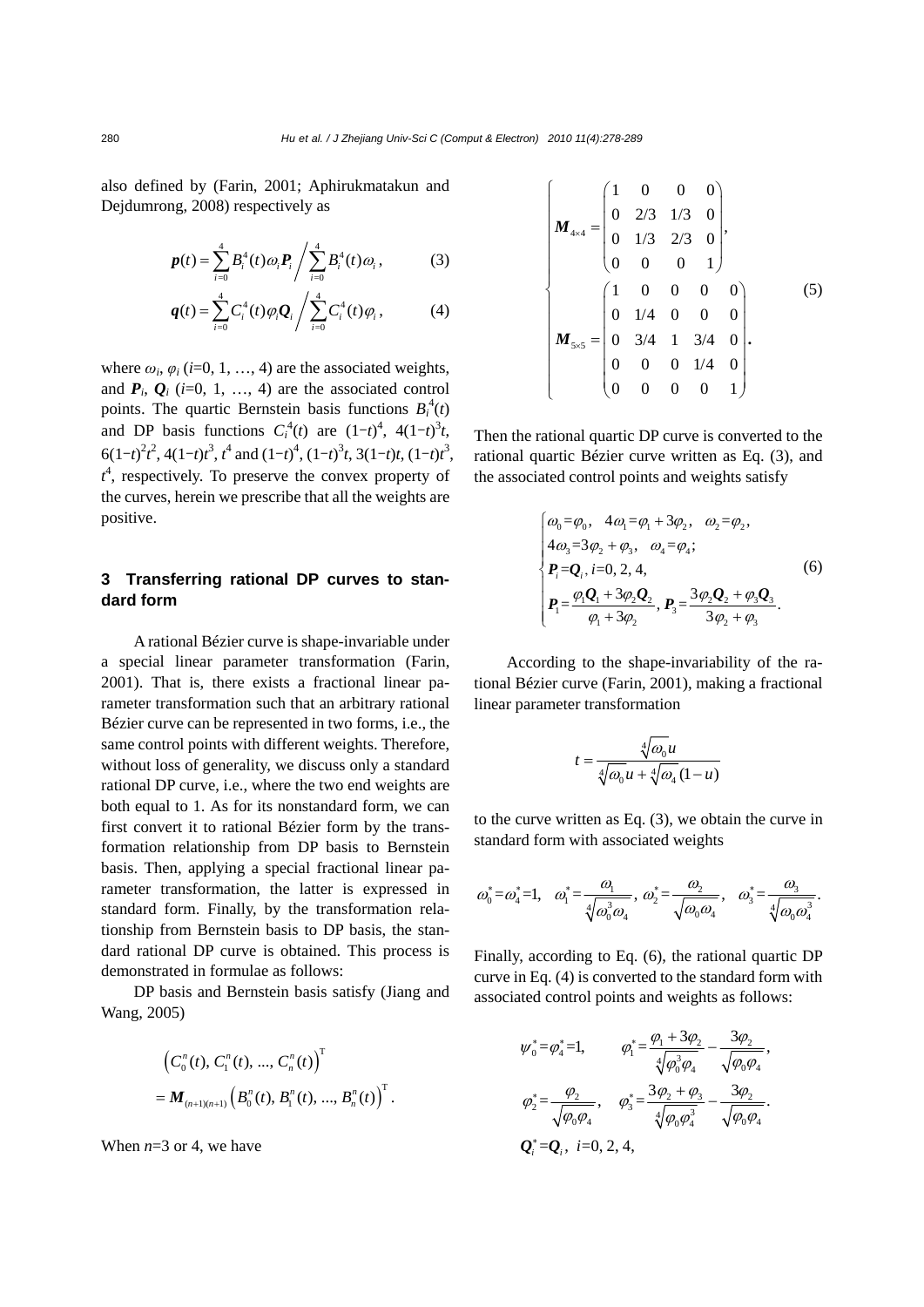$$
\begin{aligned}\n\mathbf{Q}_{1}^{*} &= \frac{\varphi_{1}\mathbf{Q}_{1} + 3\varphi_{2}\left(1 - \sqrt[4]{\varphi_{0}/\varphi_{4}}\right)\mathbf{Q}_{2}}{\varphi_{1} + 3\varphi_{2}\left(1 - \sqrt[4]{\varphi_{0}/\varphi_{4}}\right)}, \\
\mathbf{Q}_{3}^{*} &= \frac{3\varphi_{2}\left(1 - \sqrt[4]{\varphi_{4}/\varphi_{0}}\right)\mathbf{Q}_{2} + \varphi_{3}\mathbf{Q}_{3}}{3\varphi_{2}\left(1 - \sqrt[4]{\varphi_{4}/\varphi_{0}}\right) + \varphi_{3}}.\n\end{aligned}
$$

As for a rational cubic DP curve, its standard form is obtained in a similar fashion. Based on the above discussion, this paper studies only the curves in standard form, i.e., when their two end weights expressed as Eqs.  $(1)$ – $(4)$  are all equal to 1.

#### **4 Rational cubic DP conics**

By the transformation Eq. (5) from cubic DP basis to Bernstein basis, the rational cubic DP curve in Eq. (2) is converted to the rational cubic Bézier curve in Eq. (1), in which the weights and control points meet the following expressions:

$$
\begin{cases}\n\alpha_0 = \beta_0, 3\alpha_1 = 2\beta_1 + \beta_2, 3\alpha_2 = \beta_1 + 2\beta_2, \alpha_3 = \beta_3; \\
U_i = V_i, \quad i = 0, 3, \\
U_1 = \frac{2\beta_1 V_1 + \beta_2 V_2}{2\beta_1 + \beta_2}, \\
U_2 = \frac{\beta_1 V_1 + 2\beta_2 V_2}{\beta_1 + 2\beta_2}.\n\end{cases} (7)
$$

Lemma 1 For two triangles with an equal height, the ratio of their areas is equal to the ratio of their corresponding edge lengths. For two triangles with an equal edge length, the ratio of their areas is equal to the ratio of their corresponding heights.

**Theorem 1** A rational cubic DP curve in Eq. (2) is a conic section if, and only if, the following three conditions hold simultaneously:

1.  $V_i$  ( $i=0, 1, 2, 3$ ) compose a planar quadrilateral,

2. 
$$
\frac{\beta_0}{\beta_1 \beta_2} = \frac{3T_0(\beta_2 T_1 + 2\beta_1 T_2)}{(2\beta_2 T_1 + \beta_1 T_2)^2},
$$
  
3. 
$$
\frac{\beta_3}{\beta_1 \beta_2} = \frac{3T_3(2\beta_2 T_1 + \beta_1 T_2)}{(\beta_2 T_1 + 2\beta_1 T_2)^2},
$$

where  $T_i$  ( $i=0$ , 1, 2, 3) are the directed areas of  $\Delta V_1 V_2 V_3$ ,  $\Delta V_0 V_2 V_3$ ,  $\Delta V_0 V_1 V_3$ , and  $\Delta V_0 V_1 V_2$ , respectively (Fig. 1).

**Proof** According to Wang and Wang (1992), the necessary and sufficient conditions for rational cubic Bézier representation of conics are related only to the weights  $\alpha_i$  and areas  $S_i$  (*i*=0, 1, 2, 3). Here  $S_i$  (*i*=0, 1, 2, 3) are the directed areas of  $\Delta U_1 U_2 U_3$ ,  $\Delta U_0 U_2 U_3$ ,  $\Delta U_0 U_1 U_3$ , and  $\Delta U_0 U_1 U_2$ , respectively (Fig. 1). Eq. (7) gives the relationship of the weights of the curves in Eqs. (1) and (2). Next, we define the relationship between  $S_i$  and  $T_i$  (*i*=0, 1, 2, 3).



**Fig. 1 Directed areas of**  $S_i$  **and**  $T_i$  **(** $i=0, 1, 2, 3$ **)** 

By Eq. (7), it follows that

$$
\frac{\|\mathbf{V}_{1}\mathbf{U}_{1}\|}{\|\mathbf{U}_{1}\mathbf{V}_{2}\|} = \frac{\beta_{2}}{2\beta_{1}}, \frac{\|\mathbf{V}_{1}\mathbf{U}_{2}\|}{\|\mathbf{U}_{2}\mathbf{V}_{2}\|} = \frac{2\beta_{2}}{\beta_{1}}.
$$

Then we have

$$
\|\mathbf{V}_1 \mathbf{U}_1\| \cdot \|\mathbf{U}_1 \mathbf{U}_2\| \cdot \|\mathbf{U}_2 \mathbf{V}_2\| = \beta_2 (\beta_1 + 2\beta_2) / \beta_1 \cdot (3\beta_2) \cdot (2\beta_1 + \beta_2).
$$
\n(8)

Observing Fig. 1, according to Lemma 1 and by Eq. (8), it gives

$$
\frac{S_0}{T_0} = \frac{S_3}{T_3} = \frac{3\beta_1\beta_2}{(\beta_1 + 2\beta_2)(2\beta_1 + \beta_2)}.
$$

Following a similar reasoning, the two equations

$$
\frac{T_1 - S_2}{T_1 - T_2} = \frac{2\beta_1}{2\beta_1 + \beta_2}
$$
 and 
$$
\frac{T_1 - S_1}{T_1 - T_2} = \frac{\beta_1}{\beta_1 + 2\beta_2}
$$

hold. Therefore,  $S_1$  and  $S_2$  can be expressed by  $T_1$  and  $T_2$  as

$$
S_1 = \frac{2\beta_2 T_1 + \beta_1 T_2}{2\beta_2 + \beta_1} \text{ and } S_2 = \frac{\beta_2 T_1 + 2\beta_1 T_2}{\beta_2 + 2\beta_1},
$$

respectively. Substituting the above formulae, Eq. (7) and Eq. (8) into Theorem 2 in Wang and Wang (1992), and eliminating  $\alpha_i$ ,  $S_i$  (*i*=0, 1, 2, 3), Theorem 1 is proven.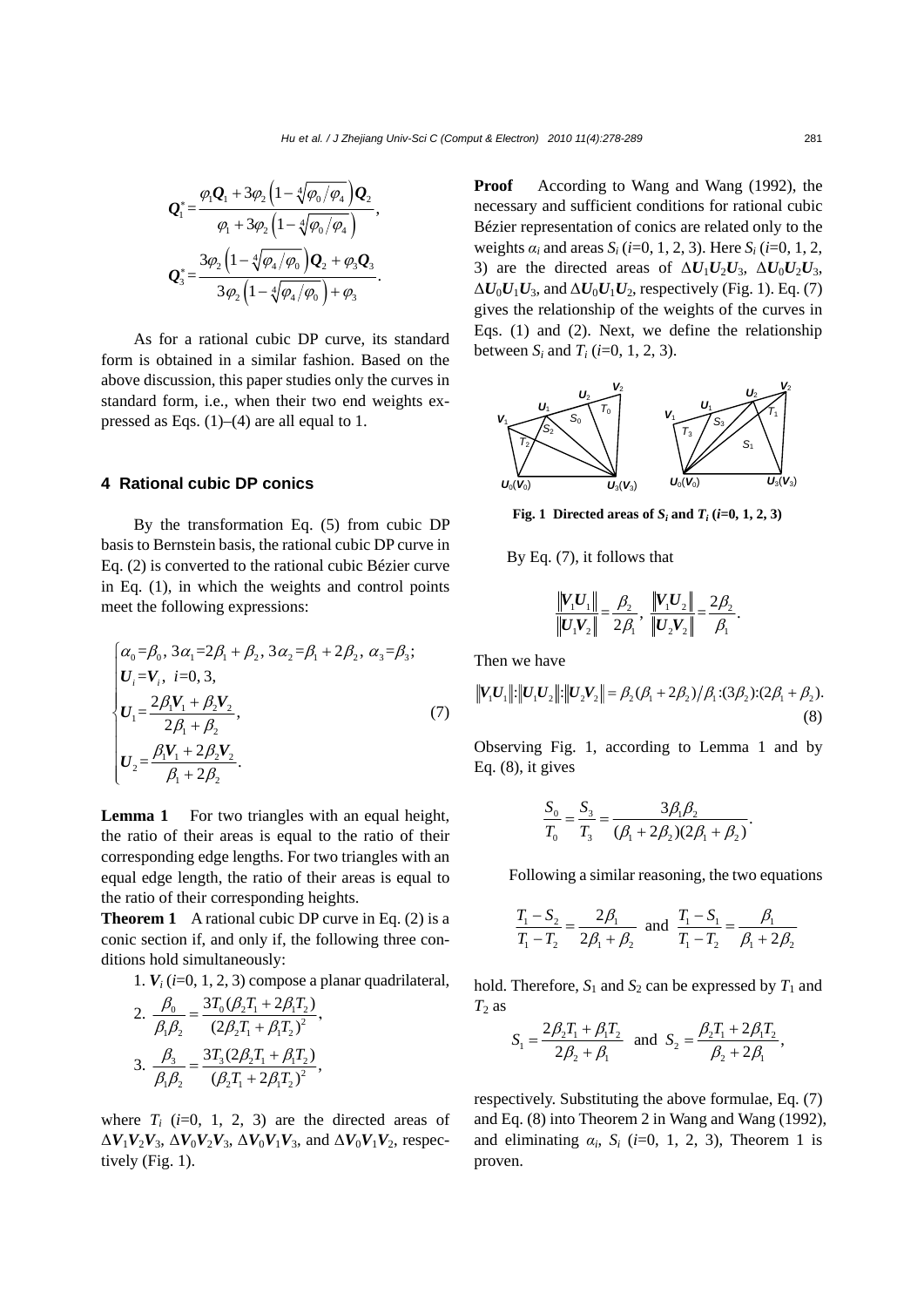#### **5 Rational quartic DP conics**

#### **5.1 Necessary and sufficient conditions for rational quartic Bézier representation of conics**

To deduce the necessary and sufficient conditions for rational quartic DP representation of conics, we first introduce the conditions for rational quartic Bézier representation of conics. Hu and Wang (2007) conducted a thorough study of degree-reducible and improperly parameterized cases. They distinguished five cases according to the control polygon and the weights, as shown in Lemma 2. This is the fundamental theoretical basis for deriving the necessary and sufficient conditions for the rational quartic DP case.

**Lemma 2** Suppose a rational quartic Bézier curve is expressed as Eq.  $(3)$ , and  $Q$  is the intersection point of the lines  $P_0P_1$  and  $P_3P_4$ . Then, if one of the following five conditions holds, the rational quartic Bézier curve represents a conic (Hu and Wang, 2007).

1. (1a) The five points  $P_i$  ( $i=0, 1, ..., 4$ ) are coplanar.

(1b)  $P_i$  ( $i=0, 1, ..., 4$ ) are different to each other and the positions of  $P_1$ ,  $P_2$ , and  $P_3$  are determined by one of the following three conditions:

 $(1b_1)$   $\mathbf{P}_1$  and  $\mathbf{P}_3$  are internal points of division of the line segments  $P_0Q$  and  $P_4Q$ , respectively, and  $P_2$  is inside the triangle  $\Delta P_0 Q P_4$  (Fig. 2a);

 $(1b_2)$   $\mathbf{P}_1$  and  $\mathbf{P}_3$  are on the extension lines of the oriented line segments  $QP_0$  and  $QP_4$ , respectively, and  $P_2$  is in the domain determined by the extension lines of the oriented line segments  $QP_0$ ,  $QP_4$ , and the line segment  $P_0P_4$  (Fig. 2b);

 $(1b_3)$   $\mathbf{P}_1$  and  $\mathbf{P}_3$  are on the extension lines of the oriented line segments  $P_0Q$  and  $P_4Q$ , respectively, and  $P_2$  is in the domain determined by the extension lines of the oriented line segments  $QP_0$ ,  $QP_4$ , and the line segment  $P_0P_4$  (Fig. 2c).

(1c) 
$$
\frac{\omega_1^2}{\omega_0 \omega_2} = \frac{3}{8} \frac{B_2 B_3}{B_1 D_0}.
$$
  
(1d) 
$$
\frac{\omega_2^2}{\omega_1 \omega_3} = \frac{4}{9} \frac{B_3 D_0}{B_2 D_1} = \frac{4}{9} \frac{B_1 D_2}{B_2 D_3}.
$$
  
(1e) 
$$
\frac{\omega_3^2}{\omega_2 \omega_4} = \frac{3}{8} \frac{B_1 B_2}{B_3 D_2}.
$$

2. (2a), (2b) are the same as (1a) and (1b), respectively;



**Fig. 2 The control points and control polygons of a rational quartic Bézier conic section in six different forms** 

(2c) 
$$
\frac{\omega_1^2}{\omega_0 \omega_2} = \frac{3}{2} \frac{B_3 D_1}{D_0^2} = \frac{3}{2} \frac{B_3^2 D_3}{B_1 D_0 D_2};
$$
  
(2d) 
$$
\frac{\omega_3^2}{\omega_2 \omega_4} = \frac{3}{2} \frac{B_1 D_3}{D_2^2} = \frac{3}{2} \frac{B_1^2 D_1}{B_3 D_0 D_2};
$$
  
(2e) 
$$
\frac{\omega_2^2}{\omega_1 \omega_3} = \frac{2}{9 \left( \sqrt{\frac{B_2^2 D_1 D_3}{B_1 B_3 D_0 D_2} - \frac{2D_1 D_3}{D_0 D_2}} \right)}.
$$

3. (3a) is the same as (1a);

(3b)  $P_1$  and  $P_3$  both coincide with *Q*, and  $P_2$  is an internal point of division of the line segment  $P_0P_4$ (Fig. 2d);

(3c) 
$$
\omega_2 = \frac{1}{6} \left( \sqrt{D_3/D_1} + \sqrt{D_1/D_3} \right);
$$
  
(3d)  $\omega_1/\omega_3 = \sqrt{D_3/D_1}.$ 

4. (4a) is the same as (1a);

(4b)  $P_1$ ,  $P_3$  coincide with  $P_0$ ,  $Q$ , respectively, and  $P_2$  is an internal point of division of the line segment  $P_1P_3$  (Fig. 2e);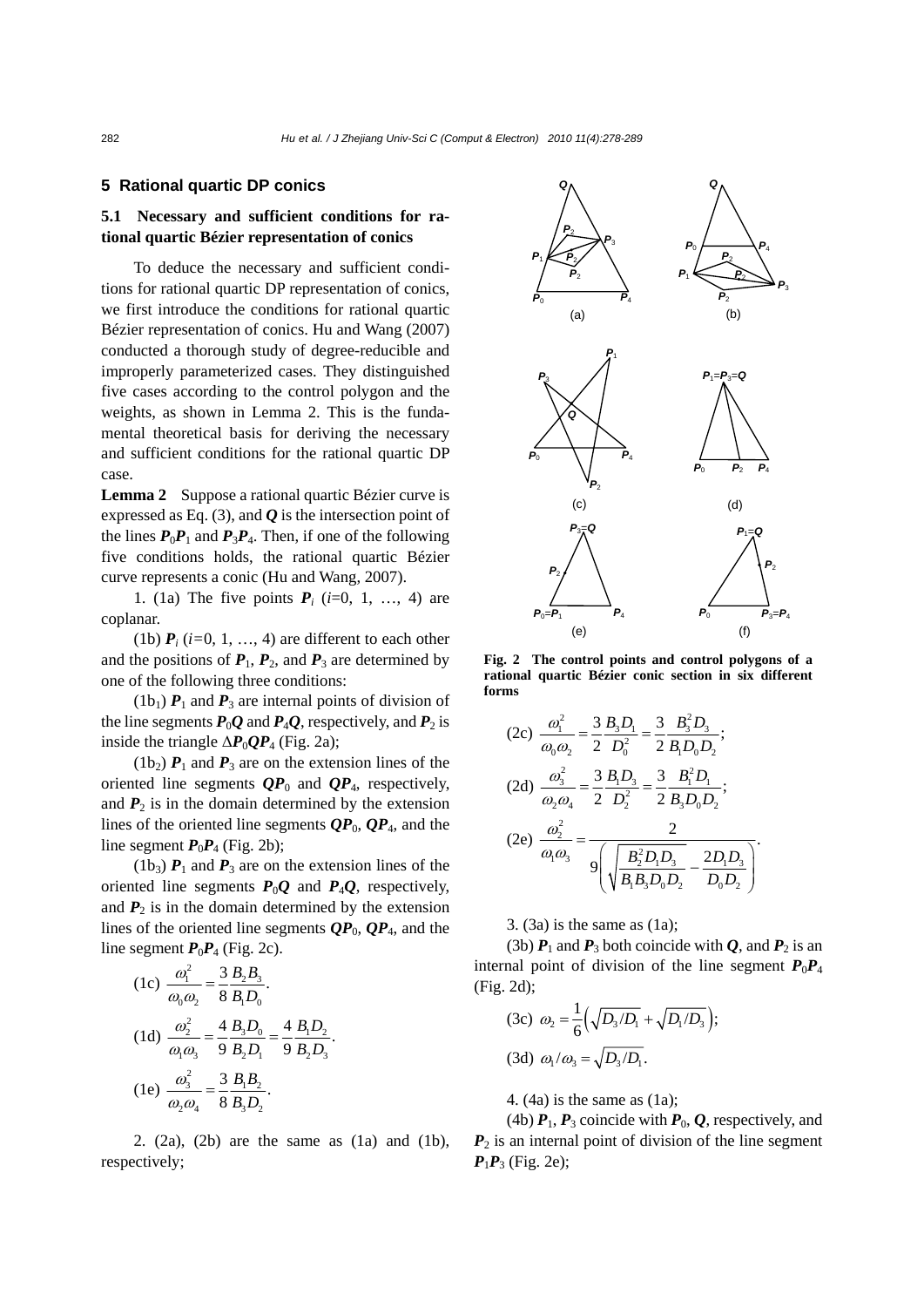(4c) 
$$
\frac{3\omega_2}{2\omega_1^2} - 1 = \frac{\omega_3}{2\omega_1^3} = \frac{B_2}{D_1}.
$$

5. (5a) is the same as (1a);

(5b)  $P_1$ ,  $P_3$  coincide with  $Q$ ,  $P_4$ , respectively, and  $P_2$  is an internal point of division of the line segment  $P_1P_3$  (Fig. 2f);

(5c) 
$$
\frac{3\omega_2}{2\omega_3^2} - 1 = \frac{\omega_1}{2\omega_3^3} = \frac{B_2}{D_3}
$$
. Herein,  $B_i$  is the di-

rected area of  $\Delta P_0 P_i P_4$  (*i*=1, 2, 3), and *D<sub>i</sub>* (*i*=0, 1, 2, 3) are directed areas of  $\Delta P_1 P_3 P_4$ ,  $\Delta P_2 P_3 P_4$ ,  $\Delta P_0 P_1 P_3$ , and  $\Delta P_0 P_1 P_2$ , respectively (Fig. 3).



**Fig. 3** The directed areas  $A_i$  ( $i=0, 1, ..., 5$ ),  $B_i$ ,  $C_i$  and  $D_i$  $(i=0, 1, 2, 3)$ 

**Remark 1** For conditions 1 and 3, the rational quartic Bézier curve is degree-reducible; for conditions 2, 4 and 5, the curve is improperly reparameterized.

## **5.2 Rational quartic DP representation for conics by basis transformation**

According to the relationship (Eq. (6)) between the rational quartic DP curve and the Bézier curve, it is easy to see that  $P_1$  and  $P_3$  are internal points of division of the line segments  $Q_1Q_2$  and  $Q_2Q_3$  respectively, and  $P_i = Q_i$  (*i*=0, 2, 4). Therefore, for the triangles which are composed of the control points of the rational quartic Bézier curve (Eq. (3)) and those of the rational quartic DP curve (Eq. (4)), we first deduce the relationship of their magnitude. We then convert various formulae relating to the rational quartic Bézier curve into those relating to the rational quartic DP curve. Hence, the necessary and sufficient conditions for representing conics by the curve in Eq. (4) are obtained.

In Fig. 3,  $A_i$  is the directed area of  $\Delta Q_0 Q_i Q_4$  (*i*=1, 2, 3) respectively,  $C_i$  ( $i=0, 1, 2, 3$ ) are directed areas of Δ*Q*1*Q*3*Q*4, Δ*Q*2*Q*3*Q*4, Δ*Q*0*Q*1*Q*3, and Δ*Q*0*Q*1*Q*2 respectively,  $A_0$  and  $B_0$  are directed areas of  $\Delta Q_1 Q_2 Q_3$ and  $\Delta P_1 P_2 P_3$  respectively, and  $B_i$  (*i*=1, 2, 3) and  $D_i$ (*i*=0, 1, 2, 3) are defined in Lemma 2.

**Theorem 2** Suppose a rational quartic DP curve is expressed as Eq. (4). Then, if one of the following five conditions holds, the rational quartic DP curve in Eq. (4) represents a conic.

1. (a<sub>1</sub>) The five points  $Q_i$  (*i*=0, 1, ..., 4) are coplanar.

 $(b_1)$   $Q_i$  (*i*=0, 1, ..., 4) are different to each other, and the position of  $Q_2$  is determined by one of the following two conditions:

 $(b*)$   $Q_2$  is on the same side of the line  $Q_0Q_4$  as the curve in Eq. (4);

 $(b_{**})$   $Q_2$  is on the other side of the line  $Q_0Q_4$  from the curve in Eq. (4).

(c<sub>1</sub>) 
$$
\frac{6\varphi_0 \varphi_2}{(3\varphi_2 + \varphi_1)(3\varphi_2 + \varphi_3)} = \frac{3\varphi_2 A_2 + \varphi_1 A_1}{3\varphi_2 A_2 + \varphi_3 A_3} \frac{D_0}{A_2}.
$$
  
(d<sub>1</sub>) 
$$
\frac{6\varphi_2 \varphi_4}{(3\varphi_2 + \varphi_1)(3\varphi_2 + \varphi_3)} = \frac{3\varphi_2 A_2 + \varphi_3 A_3}{3\varphi_2 A_2 + \varphi_1 A_1} \frac{D_2}{A_2}.
$$

$$
\frac{36\varphi_2^2}{(3\varphi_2 + \varphi_1)(3\varphi_2 + \varphi_3)} = \frac{3\varphi_2 A_2 + \varphi_3 A_3}{\varphi_3 C_1} \frac{D_0}{A_2}.
$$

$$
= \frac{3\varphi_2 A_2 + \varphi_1 A_1}{\varphi_1 C_3} \frac{D_2}{A_2}.
$$

In  $(c_1)$ – $(e_1)$ ,

$$
D_0 = \frac{\varphi_3 C_1}{3\varphi_2 + \varphi_3} - \frac{\varphi_1 \varphi_3 A_0}{(3\varphi_2 + \varphi_1)(3\varphi_2 + \varphi_3)} + \frac{\varphi_1 (C_3 + A_2 - A_1)}{3\varphi_2 + \varphi_1},
$$
\n(9)

$$
D_2 = \frac{\varphi_1 C_3}{3\varphi_2 + \varphi_1} - \frac{\varphi_1 \varphi_3 A_0}{(3\varphi_2 + \varphi_1)(3\varphi_2 + \varphi_3)} + \frac{\varphi_3 (C_1 + A_2 - A_3)}{3\varphi_2 + \varphi_3}.
$$
\n(10)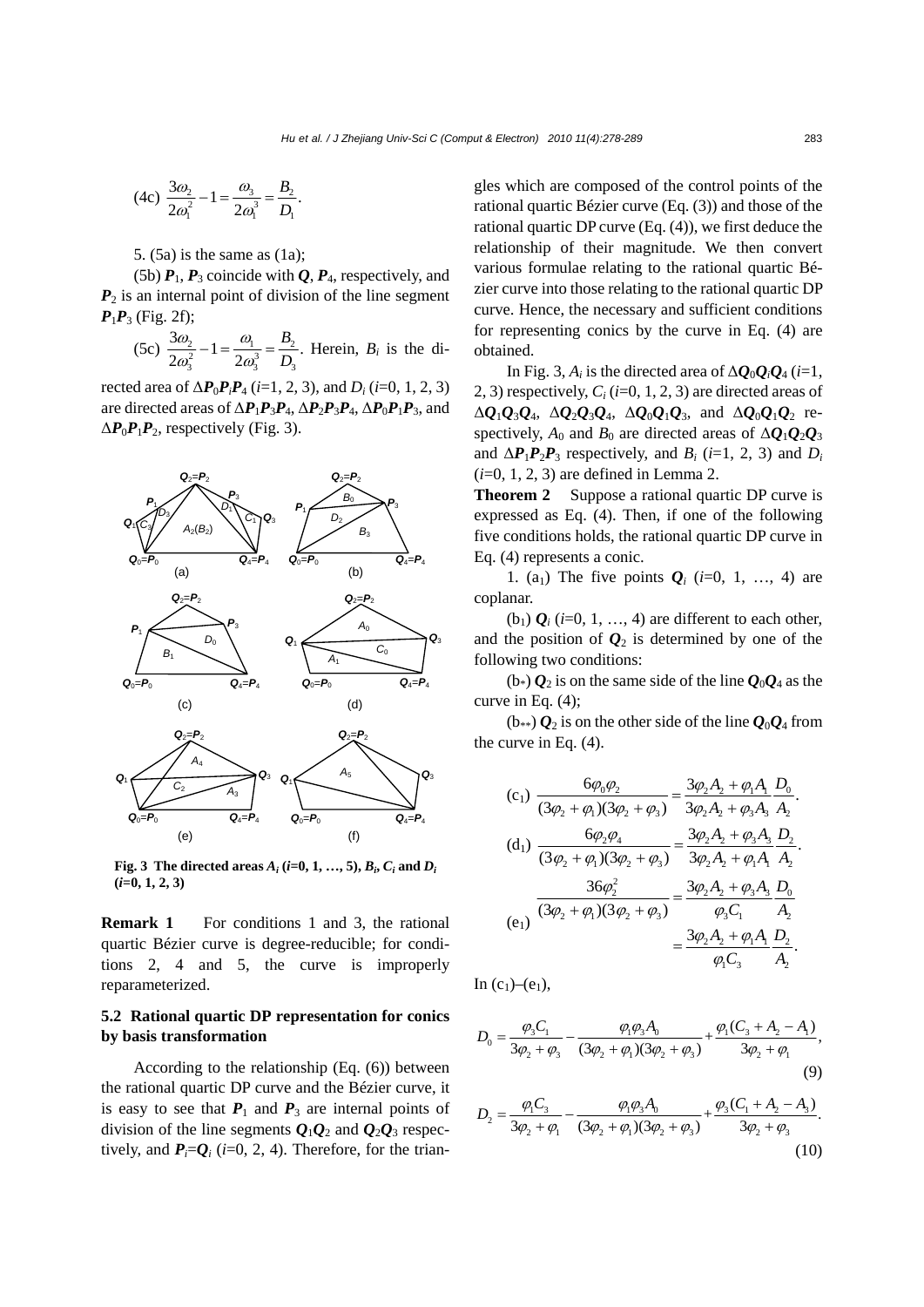2.  $(a_2)$ – $(b_2)$  are the same as  $(a_1)$ – $(b_1)$ , respectively;

(c<sub>2</sub>)  
\n
$$
\frac{24\varphi_0\varphi_2}{(\varphi_1 + 3\varphi_2)^2 (3\varphi_2 + \varphi_3)^2} = \frac{D_0^2}{(3\varphi_2 A_2 + \varphi_3 A_3)\varphi_3 C_1}
$$
\n
$$
= \frac{3\varphi_2 A_2 + \varphi_1 A_1}{(3\varphi_2 A_2 + \varphi_3 A_3)^2} \frac{D_0 D_2}{\varphi_1 C_3}.
$$
\n(d<sub>2</sub>)

$$
\frac{(\varphi_1 + 3\varphi_2)(3\varphi_2 + \varphi_3)}{72\varphi_2^2}
$$
\n
$$
= \sqrt{\frac{\varphi_1 \varphi_3 A_2^2}{(3\varphi_2 A_2 + \varphi_3 A_3)(3\varphi_2 A_2 + \varphi_1 A_1)} \frac{C_1 C_3}{D_0 D_2}}
$$
\n
$$
-\frac{2\varphi_1 \varphi_3}{(3\varphi_2 + \varphi_1)(3\varphi_2 + \varphi_3)} \frac{C_1 C_3}{D_0 D_2}.
$$

(e<sub>2</sub>)  
\n
$$
\frac{24\varphi_2\varphi_4}{(3\varphi_2 + \varphi_3)^2 (3\varphi_2 + \varphi_1)^2} = \frac{D_2^2}{(3\varphi_2A_2 + \varphi_1A_1)\varphi_1C_3}
$$
\n
$$
= \frac{3\varphi_2A_2 + \varphi_3A_3}{(3\varphi_2A_2 + \varphi_1A_1)^2} \frac{D_0D_2}{\varphi_3C_1}.
$$

In  $(c_2)$ – $(e_2)$ ,  $D_0$  and  $D_2$  are shown as in Eqs. (9) and (10) respectively.

3.  $(a_3)$  is the same as  $(a_1)$ ;

 $(b_3)$   $Q_2$  is an internal point of division of the line segment  $Q_0Q_4$ , and is located on the line segment  $Q_1Q_3$  or the extension line  $Q_3Q_1$ ;

(c<sub>3</sub>)  
\n
$$
6\varphi_2 = \sqrt{\frac{\varphi_1(3\varphi_2 + \varphi_3) C_3}{\varphi_3(3\varphi_2 + \varphi_1) C_1}} + \sqrt{\frac{\varphi_3(3\varphi_2 + \varphi_1) C_1}{\varphi_1(3\varphi_2 + \varphi_3) C_3}};
$$
\n(d<sub>3</sub>)  
\n
$$
\frac{\varphi_1(3\varphi_2 + \varphi_3)^3}{\varphi_3(3\varphi_2 + \varphi_1)^3} = \frac{C_1}{C_3};
$$
\n(e<sub>3</sub>)  
\n
$$
\frac{\varphi_3(3\varphi_2 + \varphi_1)}{\varphi_1(3\varphi_2 + \varphi_3)} = \frac{A_1}{A_3}.
$$

4.  $(a_4)$  is the same as  $(a_1)$ ;

 $(c_4)$ 

 $(b_4)$   $Q_i$  (*i*=0, 1, 2, 3) are collinear, and the sequence is *Q*1, *Q*0, *Q*2, *Q*3;

$$
\frac{\varphi_3}{3\varphi_2 + \varphi_3} \left( \frac{24\varphi_2}{\left(3\varphi_2 + \varphi_1\right)^2} - 1 \right) = \frac{8\varphi_3}{\left(3\varphi_2 + \varphi_1\right)^3} = \frac{A_2}{C_1};
$$
\n
$$
(d_4) \ 3\varphi_2 / \varphi_1 = -A_1 / A_2.
$$

5.  $(a_5)$  is the same as  $(a_1)$ ;  $(b_5)$   $Q_i$  ( $i=1, 2, 3, 4$ ) are collinear, and the sequence is *Q*3, *Q*4, *Q*2, *Q*1;  $(c<sub>5</sub>)$ 

$$
\frac{\varphi_1}{3\varphi_2 + \varphi_1} \left( \frac{24\varphi_2}{(3\varphi_2 + \varphi_3)^2} - 1 \right) = \frac{8\varphi_1}{(3\varphi_2 + \varphi_3)^3} = \frac{A_2}{C_3};
$$
\n
$$
(d_5) 3\varphi_2 / \varphi_3 = -A_3 / A_2.
$$

**Proof** At first, when the rational quartic Bézier curve in Eq. (3) is converted to the rational quartic DP curve, condition (1a) in Lemma 2 is equivalent in that the five control points  $Q_i$  ( $i=0, 1, ..., 4$ ) of the curve in Eq. (4) are coplanar; i.e., condition  $(a_1)$  holds. Also, by Eq. (6),  $Q_i$  coincides with  $P_i$  (*i*=0, 2, 4) respectively, and then

$$
B_2 = A_2. \tag{11}
$$

As for the non-degenerate triangles  $\Delta P_0 P_1 P_2$ ,  $\Delta P_0 Q_1 P_2$ ,  $\Delta P_2 P_3 P_4$ , and  $\Delta P_2 Q_3 P_4$  (Fig. 3a), according to Lemma 1 and Eq. (6), we have

$$
\begin{cases}\n\frac{B_0}{A_0} = \frac{\varphi_1 \varphi_3}{(3\varphi_2 + \varphi_1)(3\varphi_2 + \varphi_3)},\\ \n\frac{D_3}{C_3} = \frac{\varphi_1}{3\varphi_2 + \varphi_1}, \frac{D_1}{C_1} = \frac{\varphi_3}{3\varphi_2 + \varphi_3}.\n\end{cases} (12)
$$

Next, we discuss the representation of condition 3 in Lemma 2 when the curve in Eq. (3) is transformed to the curve in Eq. (4). As shown in Fig. 2d, by Eqs.  $(6)$  and  $(12)$ , conditions  $(3c)$  and  $(3d)$  in Lemma 2 are equivalent to conditions  $(c_3)$  and  $(d_3)$ , respectively. To meet (3b) in Lemma 2,  $Q_2$  should be an internal point of division of the line segment  $Q_0Q_4$ . As  $P_1$  coincides with  $P_3$  and by Eq. (6), the condition that  $\mathbf{Q}_2$  is on the line segment  $\mathbf{Q}_1\mathbf{Q}_3$  or the extension of the line segment  $Q_3Q_1$  is equivalent to condition (b<sub>3</sub>). As shown in Fig. 4b, by Eq. (6) and Lemma 1, we have

$$
\frac{\|\bm{P}_2\bm{P}_1\|}{\|\bm{P}_2\bm{Q}_1\|} = \frac{\varphi_1}{3\varphi_2 + \varphi_1}, \frac{\|\bm{P}_2\bm{P}_1\|}{\|\bm{P}_2\bm{Q}_3\|} = \frac{\varphi_3}{3\varphi_2 + \varphi_3}, \frac{\|\bm{P}_2\bm{Q}_1\|}{\|\bm{P}_2\bm{Q}_3\|} = \frac{A_1}{A_3}.
$$

Inserting the first two terms into the third term of the above formulae yields condition  $(e_3)$  in Theorem 2. Therefore condition 3 in Lemma 2 is equivalent to condition 3 in Theorem 2.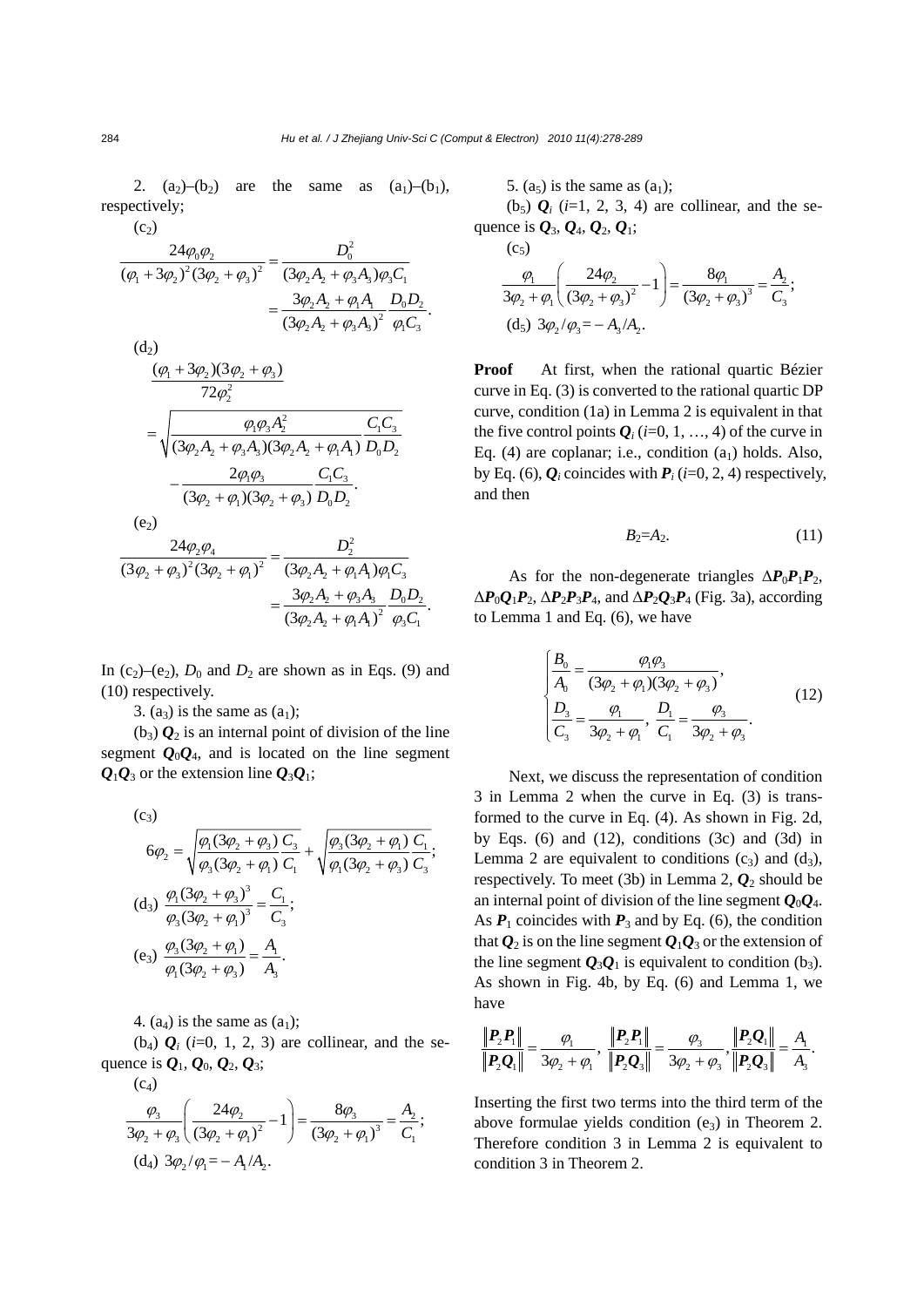

**Fig. 4 Relationship of the control points of curves in Eqs. (3) and (4) in the case of Figs. 1c–1f** 

Thirdly, we discuss the representation of condition 4 in Lemma 2 when the curve in Eq. (3) is transformed to the curve in Eq. (4). As shown in Fig. 4c, as  $\Delta P_2 P_3 P_4$  and  $\Delta P_2 Q_3 P_4$  are non-degenerate, we substitute Eqs. (6), (11) and the second term of Eq. (12) into (4c) in Lemma 2, and replace  $\omega_i$  (*i*=1, 2, 3),  $B_2$ and  $D_1$  by  $\varphi_i$  (*i*=1, 2, 3),  $A_2$  and  $C_1$  respectively, then obtain  $(c_4)$  in Theorem 2. To meet (4b) in Lemma 2, Eq. (6) implies  $Q_i$  (*i*=0, 1, 2, 3) are collinear, and the sequence is  $Q_1$ ,  $Q_0$ ,  $Q_2$ ,  $Q_3$ ; i.e., condition (b<sub>4</sub>) holds. Also, as  $P_0$  coincides with  $P_1$ , (d<sub>4</sub>) in Theorem 2 holds by Eq. (6). Then condition 4 in Lemma 2 is equivalent to condition 4 in Theorem 2.

To discuss the representation of condition 5 in Lemma 2 when the curve in Eq. (3) is converted to the curve in Eq. (4), we first observe Figs. 4c and 4d. It is easy to detect that the sequence of the control points in condition 4 in Lemma 2 is symmetric to the control points in condition 5 about the point  $P_2$ . Therefore, by the equivalent condition 4 in Lemma 2, we deduce the corresponding equivalent condition 5 in Lemma 2. Specifically, the equivalent condition, condition 5 in Theorem 2, is obtained by replacing the subscripts 0 and 1 by 4 and 3 respectively in condition 4 in Theorem 2.

As for conditions 1 and 2 in Lemma 2, whatever is the distribution of the control points of the rational quartic Bézier curve in Eq. (3) (Figs. 2a, 2b or 2c), according to Fig. 3a and Fig.4a, they all satisfy

$$
D_0 + B_0 = D_1 + S_{\Delta P_1 P_2 P_4}.
$$
 (13)

Also, by Eq. (6) and Lemma 1, we have

$$
S_{\Delta P_1 P_2 P_4} = \frac{\varphi_1}{3\varphi_2 + \varphi_1} S_{\Delta Q_1 Q_2 Q_4} = \frac{\varphi_1 (C_3 + A_2 - A_1)}{3\varphi_2 + \varphi_1}.
$$

Substituting the above formula, the first, and third terms of Eq. (12) into Eq. (13), and eliminating  $B_0$ ,  $D_1$ , and  $S_{\Delta P_1 P_2 P_4}$ , we have the representation of  $D_0$ in Eq. (9) by  $C_1$ ,  $C_2$ , and  $A_i$  (*i*=0, 1, 2). Then,  $D_2$  is handled in a similar fashion to obtain Eq. (10).

As for the condition (1b) about control points, we analyze the relationship between  $P_1$ ,  $P_2$ ,  $P_3$  and  $Q_1$ ,  $Q_3$  in Eq. (6). It is easy to convert (1b<sub>1</sub>) and (1b<sub>2</sub>) to the condition that  $Q_2$  is on the same side of the line  $Q_0Q_4$  as the curve in Eq. (4), i.e., (b\*); and convert  $(1b<sub>3</sub>)$  to the condition that  $Q<sub>2</sub>$  is on the other side of the line  $Q_0Q_4$  from the curve in Eq. (4), i.e., (b\*\*).

Finally, substituting Eqs.  $(9)$ – $(13)$  to  $(1c)$ – $(1e)$  or  $(2c)$ – $(2e)$  in Lemma 2, we can obtain the conditions  $(c_1)$ – $(e_1)$  and  $(c_2)$ – $(e_2)$ . Then conditions 1 and 2 hold.

To sum up, the five cases above show that the theorem is proven.

## **6 Algorithms for modeling conics in DP form**

For conciseness, we discuss the algorithms in the quartic case only.

**Algorithm 1** (Judge whether a rational quartic DP curve is a conic section) A rational quartic DP curve with control points  $\boldsymbol{O}_i$  and weights  $\varphi_i$  (*i*=0, 1, …, 4).

Step 1: If  $Q_i$  ( $i=0, 1, ..., 4$ ) satisfy ( $a_1$ ), then go to Step 2; else return 'No'.

Step 2: If  $Q_2$  is located on the line segment  $Q_0Q_4$ , then judge whether the control points and the weights satisfy  $(c_3)$ – $(e_3)$ . If so, return 'Yes'; else go to Step 3.

Step 3: If  $Q_i$  ( $i=0, 1, 2, 3$ ) are collinear and the sequence is  $Q_1$ ,  $Q_0$ ,  $Q_2$ ,  $Q_3$ , judge whether the control points and the weights satisfy  $(c_4)$ – $(d_4)$ . If so, return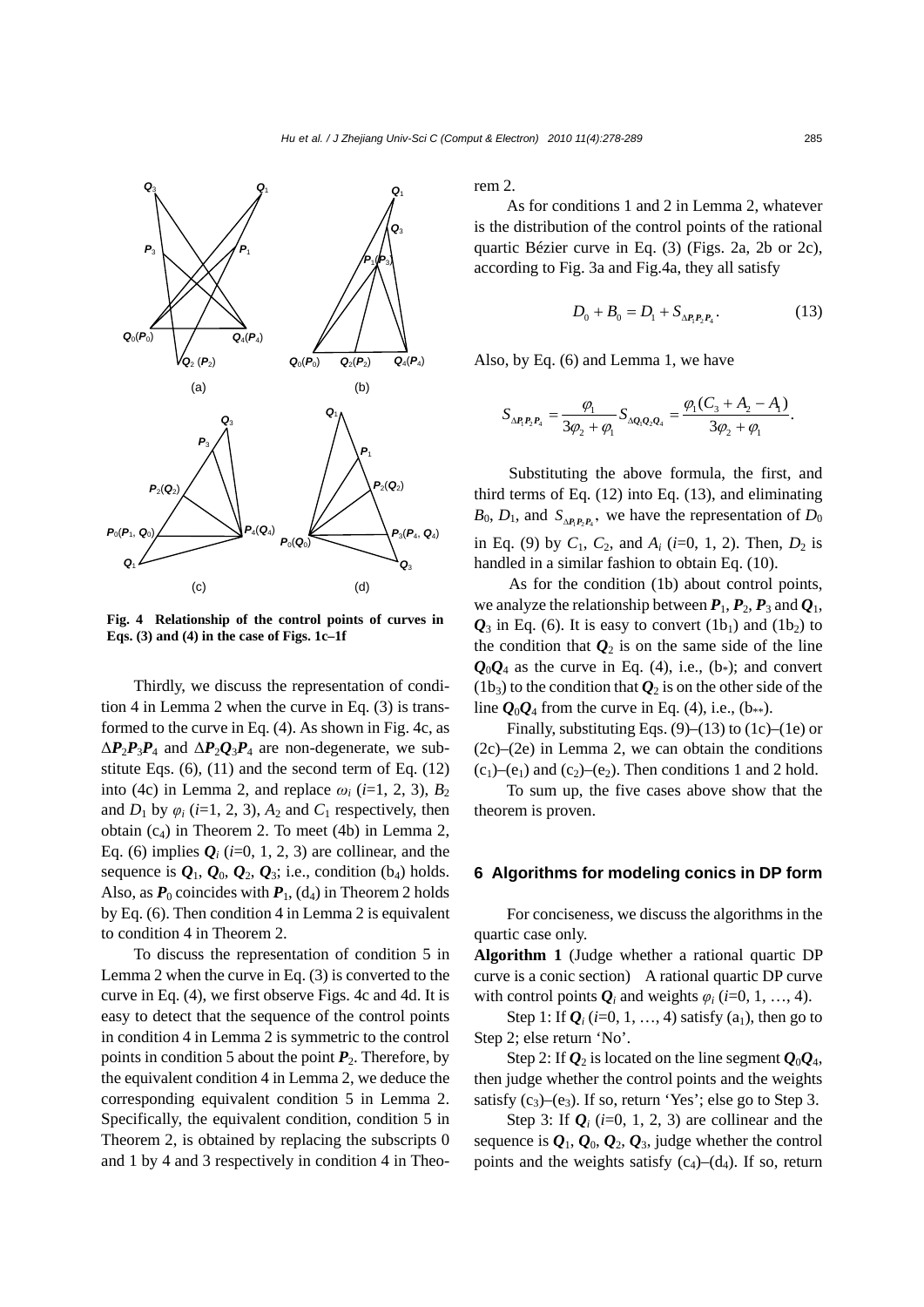'Yes'; else go to Step 4.

Step 4: If  $Q_i$  ( $i=1, 2, 3, 4$ ) are collinear and the sequence is  $Q_3$ ,  $Q_4$ ,  $Q_2$ ,  $Q_1$ , judge whether the control points and the weights satisfy  $(c_5)$ – $(d_5)$ . If so, return 'Yes'; else go to Step 5.

Step 5: If  $Q_2$  is on the same side of the line  $Q_0Q_4$ as the curve in Eq. (4), judge whether the control points and the weights satisfy  $(c_1)$ – $(e_1)$  or  $(c_2)$ – $(e_2)$ . If so, return 'Yes'; else go to Step 6.

Step 6: If  $Q_2$  is on the other side of the line  $Q_0Q_4$ from the curve in Eq. (4), judge whether the control points, the weights satisfy  $(c_1)$ – $(e_1)$  or  $(c_2)$ – $(e_2)$ . If so, return 'Yes'; else return 'No'.

By Theorem 2, Algorithm 2 provides the rational quartic DP form of a given conic section.

**Algorithm 2** (Designing a given conic section in rational quartic DP form)

Step 1: If the two end tangent lines are not parallel, calculate the corresponding control points  $\mathbf{R}_i$  $(i=0, 1, 2)$  and weights 1,  $u_1$ , and  $u_2$  in rational quadratic DP form. Considering the curve in Eq. (4) being in standard form, there are  $Q_0=R_0$ ,  $Q_4=R_2$ ,  $\varphi_0=\varphi_4=1$ , and go to Step 2; else go to Step 5.

Step 2: Input the kind of the control points we need: conditions 1–5. If condition 1 or 3, go to Step 3; else go to Step 4.

Step 3: Set 
$$
\alpha = \frac{1 + u_2^2 - 4u_1u_2}{4u_2(1 - u_1)}, \beta = \frac{1 + u_2^2 - 4u_1}{4u_2(u_2 - u_1)},
$$
  
\n $\xi = \sqrt{u_2^{-1} + u_2}/2, \eta = \sqrt{(1 + u_2^2)u_2}/2, \psi = -\frac{1 + u_2^2}{4u_1u_2}.$ 

1. Condition 1, when  $u_1>0$ , we choose  $a_1>0$  so that the positions of the control points are as  $(b_*)$ , if  $a_1$ satisfies one of the following three situations:

(1) If  $u_1$ <min{1,  $u_2$ }, then  $a_1$ >max{ $\alpha$ ,  $\beta$ };

(2) If  $u_1 > \max\{1, u_2\}$ , then  $a_1 < \min\{\alpha, \beta\}$ ;

(3) If min{1,  $u_2$ } <  $u_1$  < max{1,  $u_2$ }, then min{ $\alpha$ ,  $\beta$ } <*a*1<max{*α*, *β*}.

We choose  $a_1<0$  so that the positions of the control points are as  $(b_{**})$ , if  $a_1$  satisfies one of the following four situations:

(1) If  $\max{\{\xi^2, u_2^{-1}\eta^2\}} < u_1 < \min{\{1, u_2\}}$ , then  $\max\{\alpha, \beta, \psi\} \leq a_1 \leq 0$ ;

(2) If  $u_1 > \max\{1, u_2, \xi, \eta\}$ , then  $\psi < a_1 < \min\{\alpha, \beta\}$ , 0};

(3) If 
$$
\max\left\{1, u_2^{-1}\eta^2, \xi, \left(1 + u_2 - \sqrt{2u_2}\right)/2\right\} < u_1 <
$$

$$
\min\left\{u_2, \left(1 + u_2 + \sqrt{2u_2}\right)/2\right\}, \text{ then } \max\{\beta, \psi\} < a_1 < \alpha;
$$
\n
$$
(4) \text{ If } \max\left\{u_2, \eta, \xi^2, \left(1 + u_2 - \sqrt{2u_2}\right)/2\right\} < u_1 < \min\left\{1, \left(1 + u_2 + \sqrt{2u_2}\right)/2\right\}, \text{ then } \max\{\alpha, \psi\} < a_1 < \beta.
$$
\n
$$
\text{When } -\min\{\xi, \eta\} < u_1 < 0, \text{ we choose } a_1 \text{ satisfying } \max\{\alpha, \beta\} < a_1 < \psi, \text{ so that the positions of the control}
$$

points are as  $(b*)$ . The control points and weights are obtained us-

ing the following formulae:  $\sqrt{ }$ 

$$
Q_{1} = \frac{(4a_{1} - u_{2}^{-1})R_{0} + 4u_{1}(1 - a_{1})R_{1} - u_{2}R_{2}}{4a_{1} - u_{2}^{-1} + 4u_{1}(1 - a_{1}) - u_{2}},
$$
  
\n
$$
Q_{2} = \frac{R_{0} + 4a_{1}u_{1}u_{2}R_{1} + u_{2}^{2}R_{2}}{1 + 4a_{1}u_{1}u_{2} + u_{2}^{2}},
$$
  
\n
$$
Q_{3} = \frac{R_{0} + 4u_{1}(a_{1}u_{2} - 1)R_{1} - u_{2}^{2}(4a_{1} - 1)R_{2}}{1 + 4u_{1}(a_{1}u_{2} - 1) - u_{2}^{2}(4a_{1} - 1)},
$$
  
\n
$$
\varphi_{1} = (4(a_{1} + u_{1} - a_{1}u_{1}) - (u_{2}^{-1} + u_{2}))/2,
$$
  
\n
$$
\varphi_{2} = (1 + 4a_{1}u_{1}u_{2} + u_{2}^{2})/(6u_{2}),
$$
  
\n
$$
\varphi_{3} = (4u_{1} + 4a_{1}u_{2}^{2} - 4a_{1}u_{1}u_{2} - u_{2}^{2} - 1)/2u_{2}.
$$

2. Condition (3), if  $u_1 > \max{\{\xi^2, u_2^{-1}\eta^2\}}$ , then the positions of the control points are as  $(b_3)$ , and hence the weights and control points are obtained as follows:

$$
\begin{cases}\n\varphi_1 = (4u_1u_2 - 1 - u_2^2)/(2u_2), \\
\varphi_2 = (1 + u_2^2)/(6u_2), \\
\varphi_3 = (4u_1 - 1 - u_2^2)/(2u_2), \\
\varrho_1 = (u_2^{-1}\mathbf{R}_0 - 4u_1\mathbf{R}_1 + u_2\mathbf{R}_2)/(u_2^{-1} - 4u_1 + u_2), \\
\varrho_2 = (\mathbf{R}_0 + u_2^2\mathbf{R}_2)/(1 + u_2^2), \\
\varrho_3 = (\mathbf{R}_0 - 4u_1\mathbf{R}_1 + u_2^2\mathbf{R}_2)/(1 - 4u_1 + u_2^2).\n\end{cases}
$$

Step 4: Convert the weights  $\{1, u_1, u_2\}$  to  $\{1, u_1/\sqrt{u_2}, 1\}$  by a linear parameter transformation *t*=  $s/(s + \sqrt{u_2}(1-s))$ . Denote the new middle weight as  $u_1$ .

1. Condition 2, when  $u_1>0$ , we choose  $a_1>0$  and *b*1≠0 satisfying

$$
0<2b_1^2+2a_1^2+(4a_1b_1+1)u_1<4\min\{(b_1+a_1u_1),(a_1+b_1u_1)\}.
$$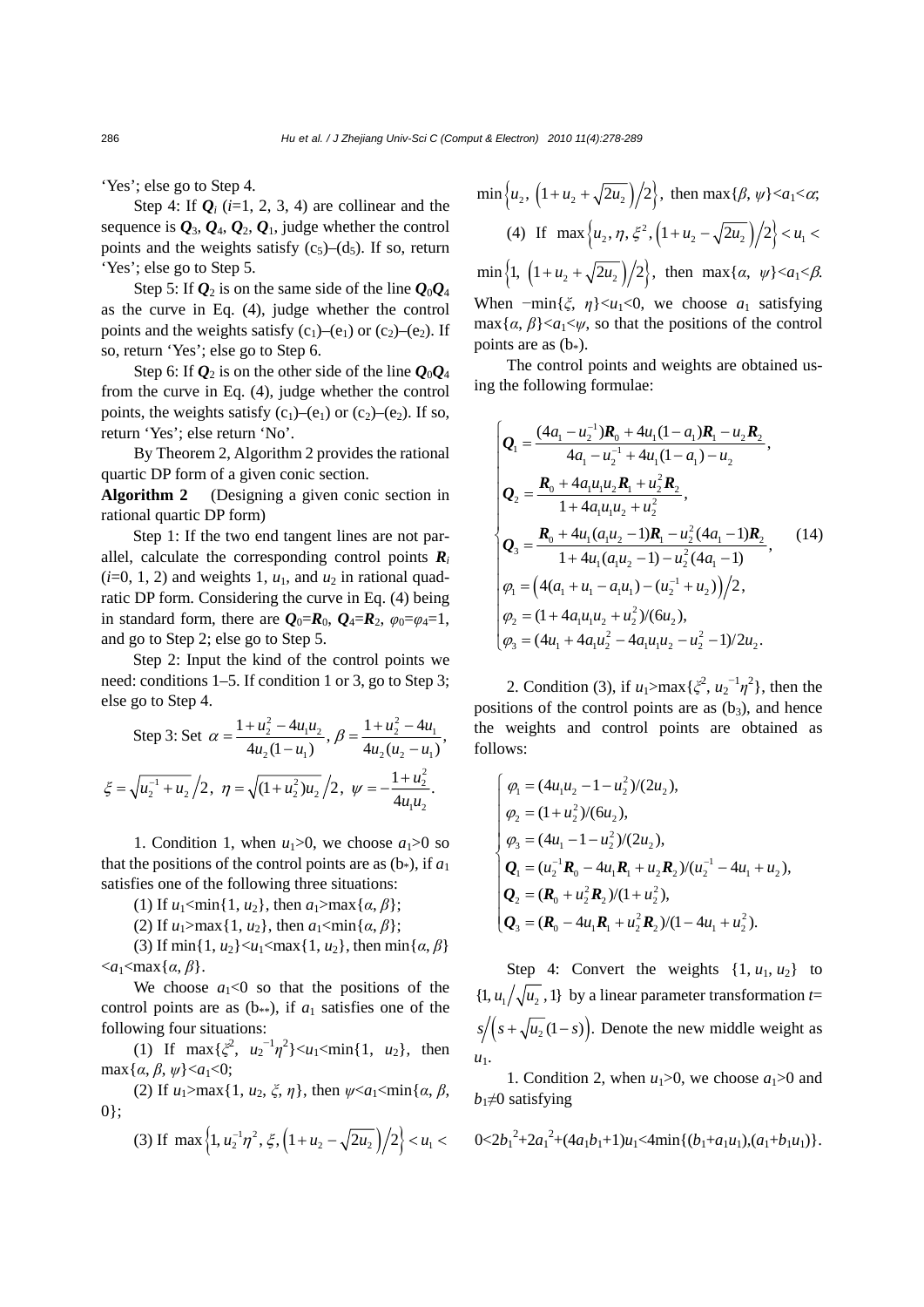Then the positions of the control points are as  $(b_i)$ , and the weights and control points are

$$
\begin{cases}\n\varphi_{1} = 4b_{0}(b_{1} + a_{1}u_{1}) - (2b_{1}^{2} + 2a_{1}^{2} + (4a_{1}b_{1} + b_{0})u_{1}), \\
\varphi_{2} = (2b_{1}^{2} + 2a_{1}^{2} + (4a_{1}b_{1} + b_{0})u_{1})/3, \\
\varphi_{3} = 4(a_{1} + b_{1}u_{1}) - (2b_{1}^{2} + 2a_{1}^{2} + (4a_{1}b_{1} + b_{0})u_{1}), \\
\varphi_{1} = \frac{2b_{1}(2b_{0} - b_{1})R_{0} + (4a_{1}b_{0} - 4a_{1}b_{1} - b_{0})u_{1}R_{1} - 2a_{1}^{2}R_{2}}{2b_{1}(2b_{0} - b_{1}) + (4a_{1}b_{0} - 4a_{1}b_{1} - b_{0})u_{1} - 2a_{1}^{2}}, \\
\varphi_{2} = \frac{2b_{1}^{2}R_{0} + (4a_{1}b_{1} + b_{0})u_{1}R_{1} + 2a_{1}^{2}R_{2}}{2b_{1}^{2} + (4a_{1}b_{1} + b_{0})u_{1} + 2a_{1}^{2}}, \\
\varphi_{3} = \frac{2b_{1}^{2}R_{0} + (4a_{1}b_{1} + b_{0} - 4b_{1})u_{1}R_{1} - 2a_{1}(2 - a_{1})R_{2}}{2b_{1}^{2} + (4a_{1}b_{1} + b_{0} - 4b_{1})u_{1} - 2a_{1}(2 - a_{1})}, \\
(15)\n\end{cases}
$$

where  $b_0=1$ .

If we choose  $a_1 < 0$  and  $b_1$  satisfying  $0 < 2b_1^2 +$  $2a_1^2 + (4a_1b_1 - 1)u_1 < 4\min\{-(b_1 + a_1u_1), (a_1 + b_1u_1)\},\$ then the positions of the control points are as  $(b_{**})$ , and the weights and control points are as Eq. (15), where  $b_0=-1$ .

When  $-1 \lt u_1 \lt 0$ , we choose  $a_1 > 0$  and  $b_1$  satisfying  $0 < 2b_1^2 + 2a_1^2 + (4a_1b_1 + 1)u_1 < 4\min\{(b_1+a_1u_1), (a_1+a_2u_1)\}$  $b_1u_1$ }. Then the positions of the control points are as (b\*), and the weights and control points are as Eq. (15), where  $b_0=1$ .

2. Condition 4, choose  $a_1>0$  satisfying  $2a_1^2 + u_1 <$  $4a_1$ min{1,  $u_1$ }. Then the positions of the control points are as  $(b<sub>4</sub>)$ , and the weights and control points are

$$
\begin{cases}\n\varphi_1 = 4a_1 - 2a_1^2 - u_1, & \varphi_2 = (2a_1^2 + u_1)/3, \\
\varphi_3 = 4a_1u_1 - 2a_1^2 - u_1; \\
\mathcal{Q}_1 = (2a_1(a_1 - 2)\mathbf{R}_0 + u_1\mathbf{R}_1)/(2a_1^2 - 4a_1 + u_1), \\
\mathcal{Q}_2 = (2a_1^2\mathbf{R}_0 + u_1\mathbf{R}_1)/(2a_1^2 + u_1), \\
\mathcal{Q}_3 = (2a_1^2\mathbf{R}_0 - u_1(4a_1 - 1)\mathbf{R}_1)/(2a_1^2 - 4a_1u_1 + u_1).\n\end{cases}
$$

3. Condition 5, choose  $a_1>0$  satisfying  $2a_1^2+u_1 <$  $4a_1$ min $\{1, u_1\}$ . Then the positions of the control points are as  $(b_5)$ , and the weights and control points are

$$
\begin{cases}\n\varphi_1 = 4a_1u_1 - 2a_1^2 - u_1, \varphi_2 = \frac{2a_1^2 + u_1}{3}, \varphi_3 = 4a_1 - 2a_1^2 - u_1; \\
\mathcal{Q}_1 = \left(-u_1(4a_1 - 1)\mathbf{R}_1 + 2a_1^2\mathbf{R}_2\right) / (-4a_1u_1 + u_1 + 2a_1^2), \\
\mathcal{Q}_2 = (u_1\mathbf{R}_1 + 2a_1^2\mathbf{R}_2) / (u_1 + 2a_1^2), \\
\mathcal{Q}_3 = \left(u_1\mathbf{R}_1 + 2a_1(a_1 - 2)\mathbf{R}_2\right) / (u_1 + 2a_1^2 - 4a_1).\n\end{cases}
$$

Step 5: Under these conditions, the curve is a semi-circle or semi-ellipse. Suppose the curve is expressed as  $x^2/a^2+y^2/b^2=1$ , with end parameter angles of  $\theta$ ,  $\pi+\theta$  respectively. Input the kind of the curve we need: case 1 or case 2. Obviously the two control endpoints are  $\begin{bmatrix} a\cos\theta \\ b\sin\theta \end{bmatrix}$ ,  $\begin{bmatrix} -a\cos\theta \\ -b\sin\theta \end{bmatrix}$ .  $b \sin \theta$  | |  $-b$  $\theta$  |  $-a\cos\theta$  $\theta$  |  $-b\sin\theta$  $\lceil a \cos \theta \rceil$   $\lceil -a \cos \theta \rceil$  $\lfloor b \sin \theta \rfloor$ '  $\lfloor -b \sin \theta \rfloor$ 

Case 1: Choose  $a_1 > \xi^2 \min\{1, u_2^{-1}\}\$ , and then the weights are 1,  $2a_1 - 2\xi^2$ ,  $2\xi^2/3$ ,  $2a_1u_2 - 2\xi^2$ , 1; and the other three middle control points are

$$
\frac{1}{4a_1 - u_2^{-1} - u_2} \left[ a((4a_1 + u_2 - u_2^{-1})\cos\theta - 4\sqrt{u_2}(1 - a_1)\sin\theta) \right]
$$
  

$$
\frac{1}{1 + u_2^2} \left[ a((1 - u_2^2)\cos\theta - 4a_1\sqrt{u_2^3}\sin\theta) \right]
$$
  

$$
\frac{1}{1 + u_2^2} \left[ a((1 - u_2^2)\cos\theta - 4a_1\sqrt{u_2^3}\sin\theta) \right]
$$
  

$$
\frac{-1}{4a_1u_2^2 - u_2^2 - 1} \left[ a((4a_1u_2^2 + 1 - u_2^2)\cos\theta + 4\sqrt{u_2}(1 - a_1u_2)\sin\theta) \right]
$$
  

$$
\frac{-1}{4a_1u_2^2 - u_2^2 - 1} \left[ b((4a_1u_2^2 + 1 - u_2^2)\sin\theta - 4\sqrt{u_2}(1 - a_1u_2)\cos\theta) \right].
$$

Case 2: Choose  $a_1$ , and  $b_1>0$  satisfying  $\max\{(a_1-1)^2+b_1^2, (b_1-1)^2+a_1^2\}<1$ , and then the weights are 1,  $2(2b_1 - a_1^2 - b_1^2)$ ,  $2(a_1^2 + b_1^2)/3$ ,  $2(2a_1 - a_1^2 - b_1^2)$ , 1; and the other three middle control points are

$$
\frac{1}{2b_1 - a_1^2 - b_1^2}
$$
\n
$$
\left[ a((a_1^2 - b_1^2 + 2b_1)\cos\theta - (2a_1b_1 - 2a_1 - 1/2)\sin\theta) \right]
$$
\n
$$
b((a_1^2 - b_1^2 + 2b_1)\sin\theta + (2a_1b_1 - 2a_1 - 1/2)\cos\theta) \right]
$$
\n
$$
\frac{1}{2a_1^2 + 2b_1^2} \left[ a(2(b_1^2 - a_1^2)\cos\theta - (4a_1b_1 + 1)\sin\theta) \right]
$$
\n
$$
\frac{-1}{2a_1 - a_1^2 - b_1^2}
$$
\n
$$
\left[ a((b_1^2 - a_1^2 + 2a_1)\cos\theta + (2b_1 - 2a_1b_1 - 1/2)\sin\theta) \right]
$$
\n
$$
b((b_1^2 - a_1^2 + 2a_1)\sin\theta - (2b_1 - 2a_1b_1 - 1/2)\cos\theta) \right].
$$

#### **7 Numerical experiments**

**Example 1** Given a rational cubic/quartic DP curve, judge whether it is a conic section.

1. The control points: (−1, 0), (−1.8759, 0.2190), (0.3861, 0.8911), (1.6752, −0.1911), and (1, 0); the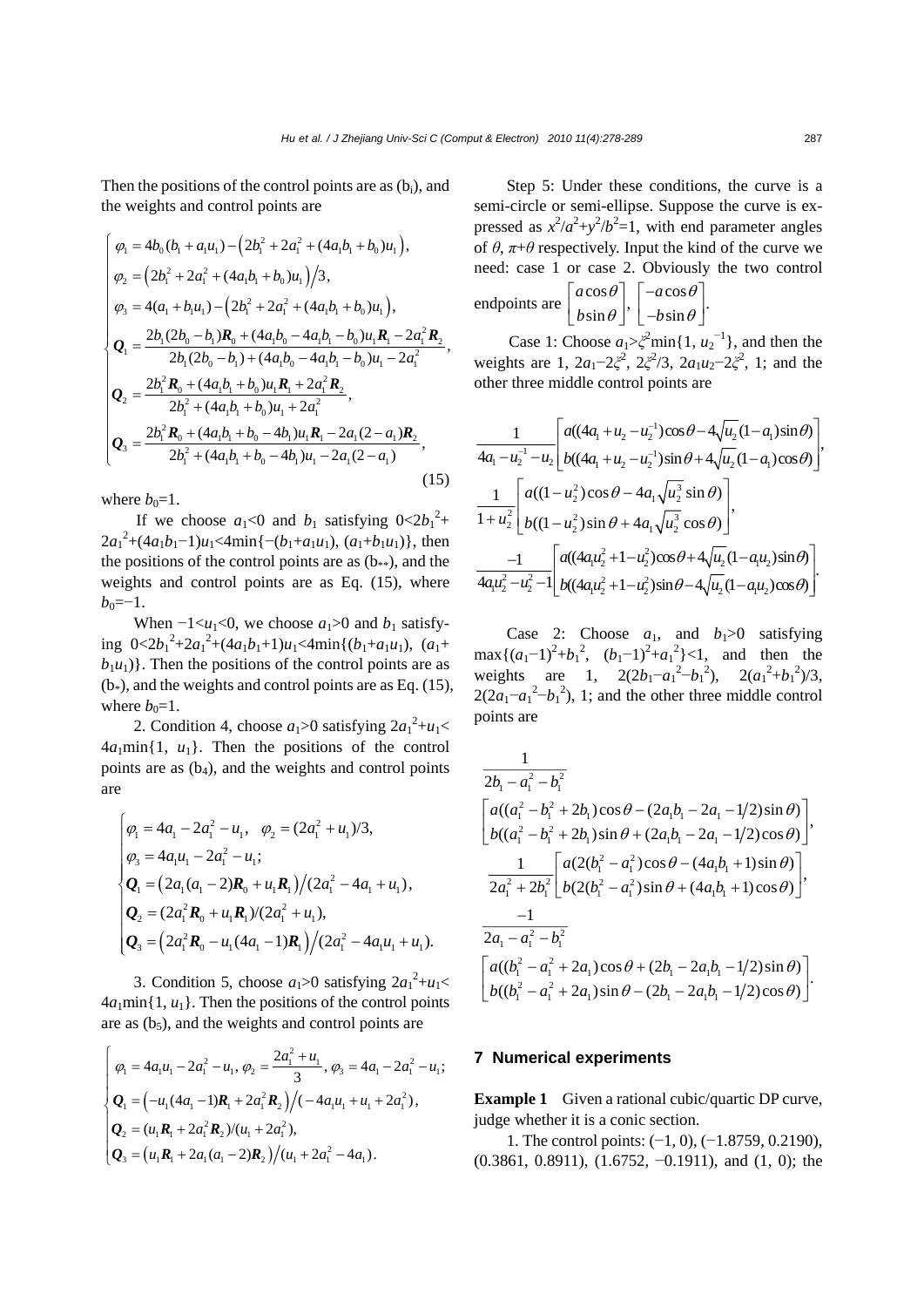weights: 1, 0.9133, 0.6733, 1.0467, and 1.

2. The control points: (−1, 0), (−3.1667, −0.8333), (−0.6176, 0.1471), (2.5286, 1.3571), and (1, 0); the weights: 1, 0.72, 1.36, 1.68, and 1.

3. The control points: (−1, 0), (−0.4222, 1.0667), (0.9333, 0.8), and (1, 0); the weights: 1, 1.5, 2, and 1.5.

For case 1, according to Algorithm 1, as  $Q_2$  is on the same side of the line segment  $Q_0Q_4$  as the curve, we check whether the control points and weights satisfy conditions  $(c_1)$ – $(e_1)$  or  $(c_2)$ – $(e_2)$ . The directed areas needing to be calculated are

$$
A_0=1.6572
$$
,  $A_1=0.2190$ ,  $A_2=0.8911$ ,  $A_3=-0.1911$ ,  
 $C_1=0.2422$ ,  $C_3=0.5420$ .

Obviously, conditions  $(c_2)$ – $(e_2)$  hold. Thus, this curve is a conic section (Fig. 5a).



**Fig. 5 A rational quartic DP representation for a conic section** 

For case 2, according to Algorithm 1, as  $Q_i$  (*i*=0, 1, 2, 3) are collinear, and the sequence is  $Q_1$ ,  $Q_0$ ,  $Q_2$ , and  $Q_3$ , we check whether the control points and weights satisfy  $(c_4)$ – $(d_4)$ . The directed areas needing to be calculated are

$$
A_1
$$
=-0.8333,  $A_2$ =0.1471,  $C_1$ =1.2101.

Obviously, conditions  $(c_4)$ – $(d_4)$  hold. Thus, this curve is a conic section (Fig. 5b).

For case 3, according to Theorem 1, this curve satisfies case 1. To check whether it satisfies cases 2 and 3, we calculate the following directed areas:

$$
T_0=0.5333
$$
,  $T_1=0.8$ ,  $T_2=1.0667$ ,  $T_3=0.8$ .

Obviously, for this curve, cases 2 and 3 hold. Thus, it is a conic section (Fig. 5c).

**Example 2** A semi-ellipse satisfies  $x^2/25+y^2/9=1$ and its two end parameter angles are  $\pi/4$ ,  $5\pi/4$  respectively. We will represent its rational quartic DP form.

By Algorithm 2, we go directly to Step 5. Choose the kind of the curve as condition 2, and  $a_1=1/3$ ,  $b_1=1/2$ , and then the control points are (3.5355, 2.1213), (5.6876, 2.3058), (−6.7991, 5.7112), (−11.2494, −4.4355), and (−3.5355, −2.1213), and the weights are 1, 1.2778, 0.2407, 0.6111, and 1 (Fig. 6).



**Fig. 6 A rational quartic DP representation for a semi-ellipse** 

**Example 3** Given a rational quadratic DP curve whose control points are  $(-1, 0)$ ,  $(0.2, 0.8)$ , and  $(1, 0)$ and weights are 1, 1.5, and 0.5, we will represent it in rational quartic DP form.

By Algorithm 2, if the curve belongs to condition 1, set  $a_1=0.5$ , and then its weights are 1, 1.25, 0.9167, 3.75, and 1, and control points are (−1, 0),  $(0.04, 0.96), (-0.1636, 0.4364), (0.5733, 0.96),$  and  $(1,$ 0) (Fig. 7a). If the curve belongs to condition 2, set *a*<sub>1</sub>=−0.1, and then its weights are 1, 1.85, 0.3167, 4.95, and 1, and control points are (−1, 0), (0.8703, 1.4270), (−0.8526, −0.2526), (0.3859, 1.0182), and (1, 0) (Fig. 7c). If the curve belongs to condition 5, then its weights are 1, 1.75, 0.4167, 4.75, 1, and the control points are (−1, 0), (0.7714, 1.3714), (−0.6, 0), (0.4105, 1.0105), and (1, 0) (Fig. 7b).